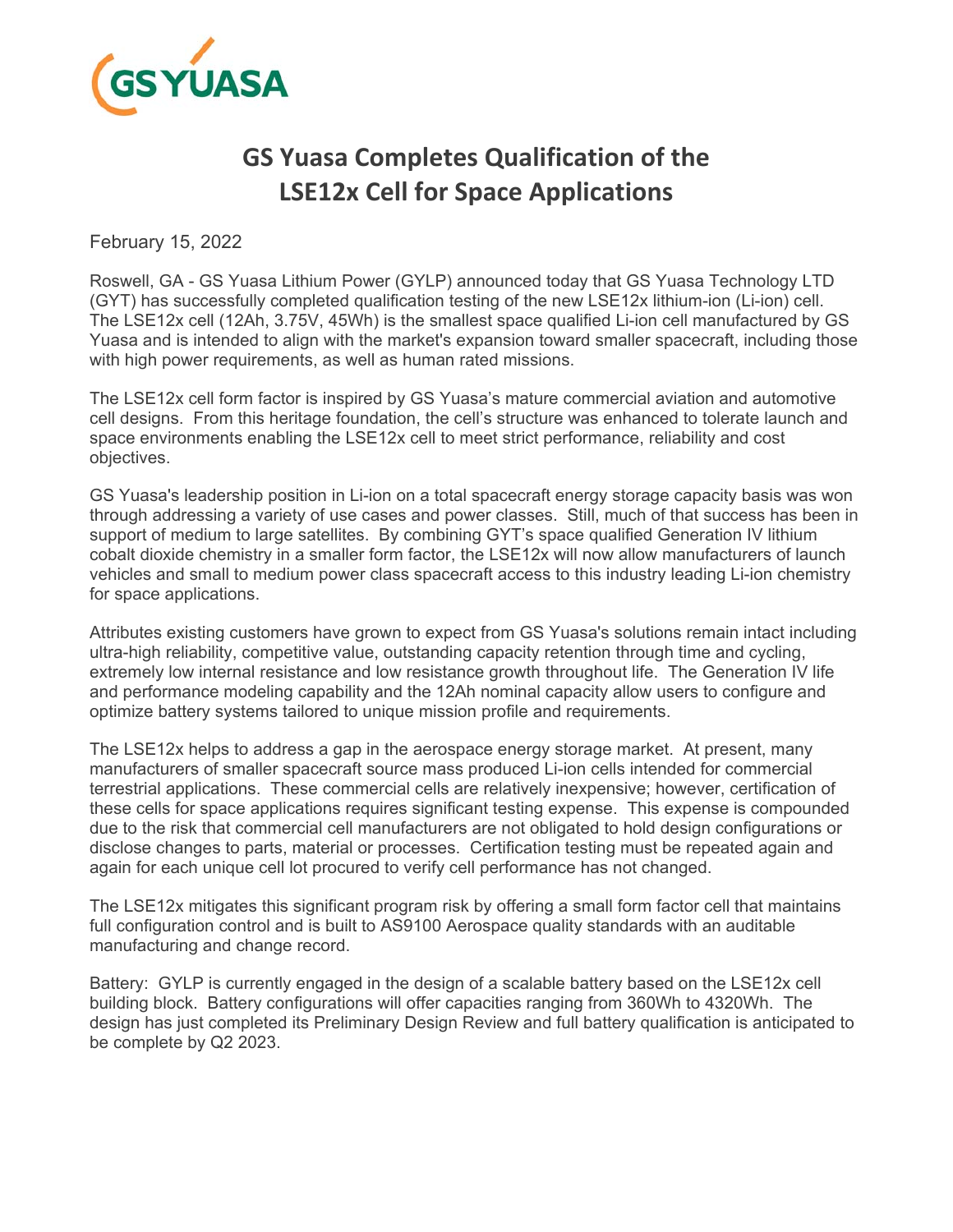



#### **About LSE Cells**

Charge: 0.1 CA, 4.1 V, CC/CV, 15 h Discharge: 1.0 CA to 2.75 V Temperature: -10°C

Charge: 0.2 CA, 4.1 V, CC/CV, 8 h Discharge: 1.0 CA to 2.75 V Temperature: 15 and 30°C

First introduced in 1998 the "LSE" Li-ion cells were specifically designed for the unique environments and demanding duty cycles of aerospace applications. For more than 20 years, GS Yuasa space cells have earned a reputation for delivering exceptional performance and value in critical commercial communication, remote sensing, scientific, defense and human rated applications. With volumes of life and performance data available and a solid connection between industry leading spaceflight heritage without failure and the Li-ion cells offered today, GS Yuasa's value proposition is stronger now than ever.

To learn more about GS Yuasa's LSE family of Li-ion cells for space, please contact GS Yuasa Lithium Power, Inc.